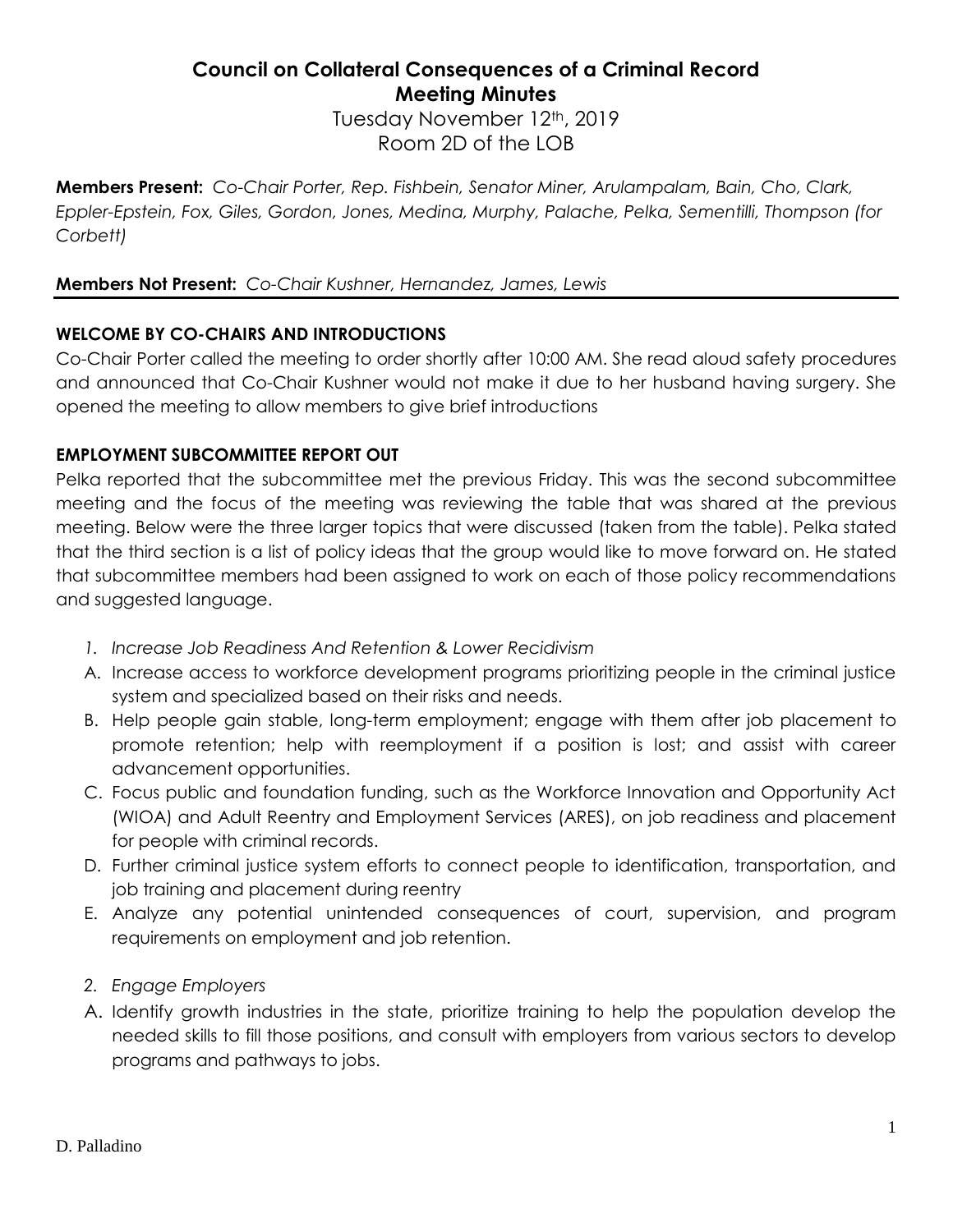- B. Increase employers' timely access to the Workforce Opportunity Tax Credit (WOTC) for hiring people with barriers to employment, including those with felony records.
- C. Provide information to employers on vocational training, education, supervision, and services that people in the criminal justice system are eligible for.
- D. Train human resource professionals and employers on considering criminal record in the totality of the application.
- E. Help employers reduce liability for hiring, including access to fidelity insurance bonds through the US Department of Labor's Federal Bonding Program that indemnifies employers for loss of money or property through dishonest acts of employees.
- F. Hold second-chance-hiring forums with business leaders and associations as well as employers to elevate the advantages of hiring people with criminal records and help reduce stigma.
- *3. Lower Barriers to Employment*
- A. Prohibit discrimination on the basis of a criminal record.
- B. Revise statutory and administrative policies to provide individualized assessments of applicants instead of blanket policies barring all applicants with criminal histories.
- C. Make certain indefinite collateral consequences time-limited, and restore discretion to certain collateral consequences that currently are mandatory.
- D. Pursue clean-slate legislation providing automatic record clearance for eligible offenses after a designated time has passed following completion of the sentence.
- E. Revise the sex offender registry to make it

Miner had concerns with the word 'prohibit' in sub-bullet A of the third section. He stated that there are many issues with regard to risk and where people are on the curve to reentry. He did feel overall that the conversation was robust and productive at the subcommittee meeting.

Medina said that there seems to be an appetite to look at what other states have done in regards to these same policies. He is hoping that all proposals are studied so that Council can learn the most.

# **HOUSING SUBCOMMITTEE REPORT OUT**

Cho gave a report from the Housing Subcommittee and stated that their work to develop recommendations was made a little easier because of the Supreme Court ruling in 2015 in the case of *Texas Department of Housing and Community Affairs v. Inclusive Communities*. In this case, the court defined what 'discrimination' in housing means. He further stated that HUD has since followed up by providing guidance to both HUD housing and all housing owners and managers when conducting individualized assessments.

At the last meeting, they were joined by two officials from New York State's Homes of Community Renewal. Through administrative policy, this agency recently was able to enforce that any housing owner receiving any state financial assistance would be required to use a common template when looking at criminal records. They also made an attempt at creating a personalized assessment. They decided what an appropriate look back period is and how to determine evidence of good